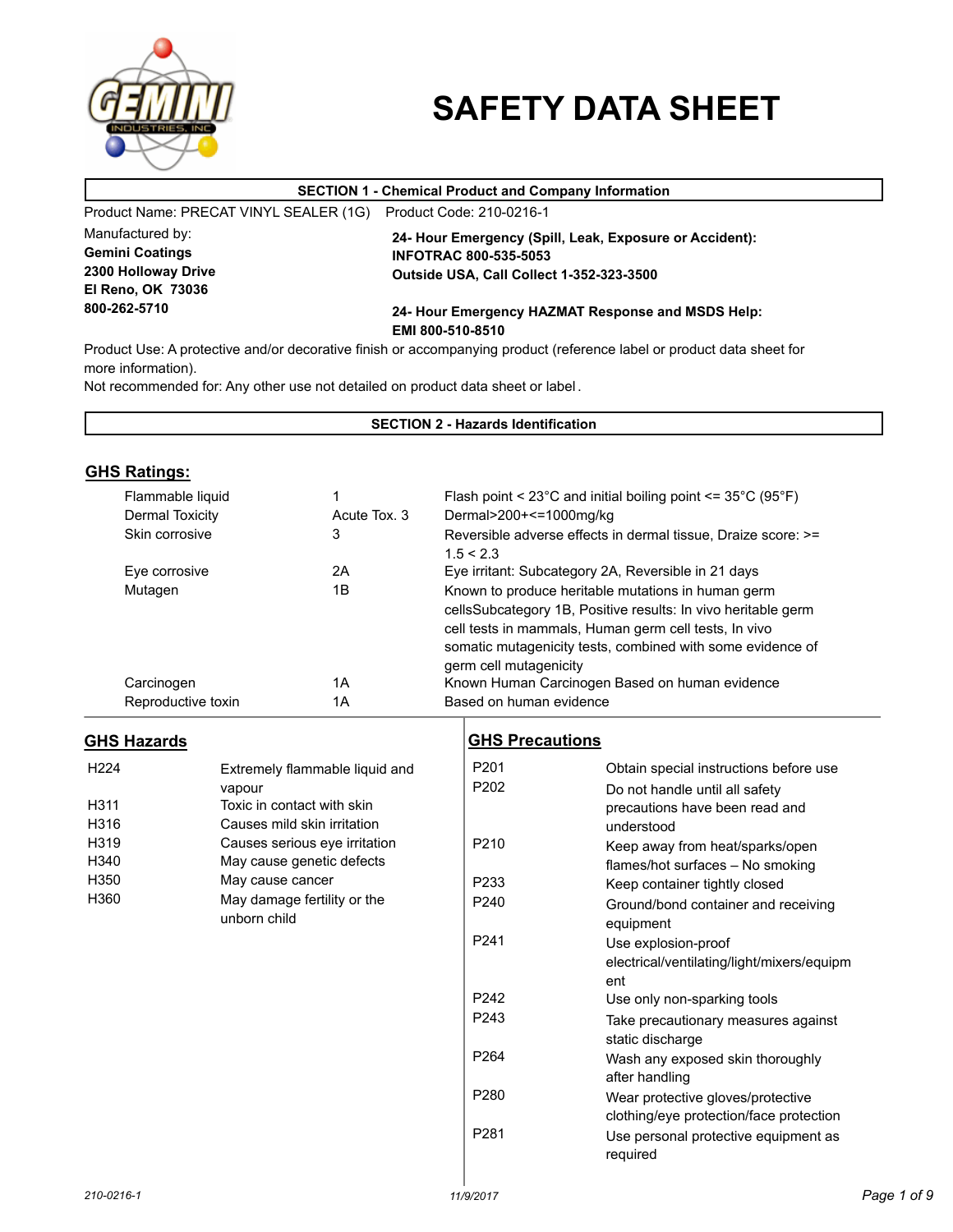| P312             | Call a POISON CENTER or                |
|------------------|----------------------------------------|
|                  | doctor/physician if you feel unwell    |
| P322             | Specific measures (see First Aid       |
|                  | section on this label)                 |
| P361             | Remove/Take off immediately all        |
|                  | contaminated clothing                  |
| P363             | Wash contaminated clothing before      |
|                  | reuse                                  |
| P302+P352        | IF ON SKIN: Wash with soap and water   |
| P303+P361+P35    | IF ON SKIN (or hair): Remove/Take off  |
| 3                | immediately all contaminated clothing. |
|                  | Rinse skin with water/shower           |
| P305+P351+P33    | IF IN EYES: Rinse continuously with    |
| 8                | water for several minutes. Remove      |
|                  | contact lenses if present and easy to  |
|                  | $do$ – continue rinsing                |
| P308+P313        | IF exposed or concerned: Get medical   |
|                  | advice/attention                       |
| P332+P313        | If skin irritation occurs: Get medical |
|                  | advice/attention                       |
| P337+P313        | Get medical advice/attention           |
| P370+P378        | In case of fire: Use the NFPA Class B  |
|                  | extinguisher for extinction            |
| P405             | Store locked up                        |
| P403+P235        | Store in a well ventilated place. Keep |
|                  | cool                                   |
| P <sub>501</sub> | Do not flush to sewer, watershed or    |
|                  | waterway. Dispose of product in        |
|                  | accordance with applicable local,      |
|                  | county, state and federal regulations. |
|                  |                                        |



| <b>SECTION 3 - Composition/Information on Ingredients</b> |                                      |                              |                                                                         |
|-----------------------------------------------------------|--------------------------------------|------------------------------|-------------------------------------------------------------------------|
| <b>Chemical Name / CAS No.</b>                            | <b>OSHA Exposure Limits</b>          | <b>ACGIH Exposure Limits</b> | <b>Other Exposure Limits</b>                                            |
| In-Butyl acetate<br>123-86-4<br>10 to 20%                 | 150 ppm TWA; 710 mg/m3<br><b>TWA</b> | 200 ppm STEL<br>150 ppm TWA  | NIOSH: 150 ppm TWA;<br>710 mg/m3 TWA<br>200 ppm STEL; 950<br>mg/m3 STEL |
| lAcetone<br>67-64-1<br>10 to 20%                          | 1000 ppm TWA; 2400<br>mg/m3 TWA      | 500 ppm STEL<br>250 ppm TWA  | NIOSH: 250 ppm TWA;<br>590 mg/m3 TWA                                    |
| Ethyl alcohol<br>64-17-5<br>10 to 20%                     | 1000 ppm TWA; 1900<br>mg/m3 TWA      | 1000 ppm STEL                | NIOSH: 1000 ppm<br>TWA; 1900 mg/m3 TWA                                  |
| Methyl propyl ketone<br>107-87-9<br>10 to 20%             | 200 ppm TWA; 700 mg/m3<br><b>TWA</b> | 150 ppm STEL                 | INIOSH: 150 ppm TWA;<br>530 mg/m3 TWA                                   |
| Nitrocellulose<br>9004-70-0<br>5 to 10%                   |                                      |                              |                                                                         |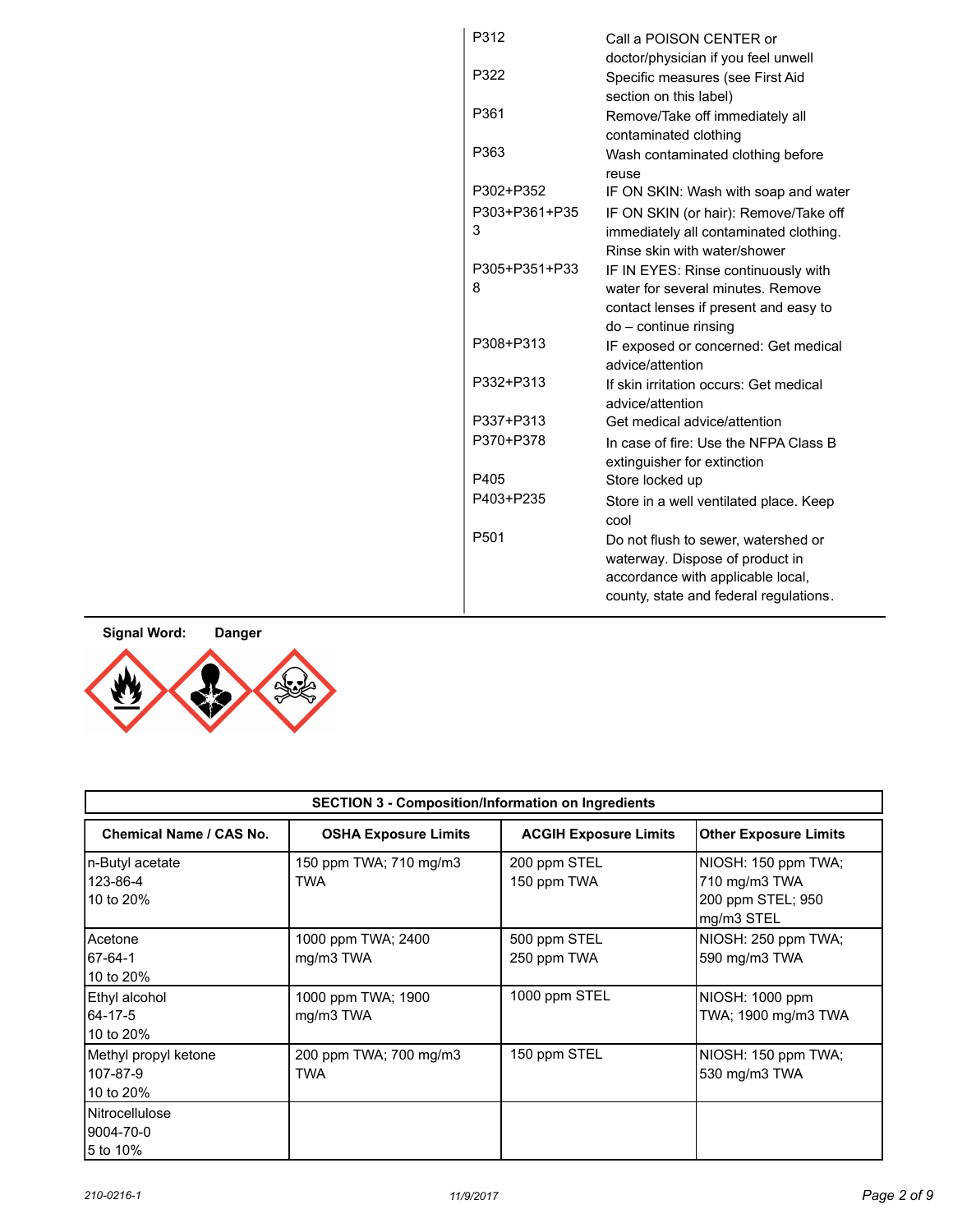| Urea, polymer with<br>formaldehyde, isobutylated<br>68002-18-6 |                        |              |                                  |
|----------------------------------------------------------------|------------------------|--------------|----------------------------------|
| 1 to 5%                                                        |                        |              |                                  |
| Isopropyl alcohol                                              | 400 ppm TWA; 980 mg/m3 | 400 ppm STEL | NIOSH: 400 ppm TWA;              |
| 67-63-0                                                        | <b>TWA</b>             | 200 ppm TWA  | 980 mg/m3 TWA                    |
| 1 to 5%                                                        |                        |              | 500 ppm STEL; 1225<br>mg/m3 STEL |
| 2-Butenedioic acid (Z)-,                                       |                        |              |                                  |
| dibutyl ester, polymer with                                    |                        |              |                                  |
| chloroethene and 1,2-                                          |                        |              |                                  |
| propanediol mono-2-                                            |                        |              |                                  |
| propenoate                                                     |                        |              |                                  |
| 114653-42-8                                                    |                        |              |                                  |
| 1 to 5%                                                        |                        |              |                                  |
| Isobutyl alcohol                                               | 100 ppm TWA; 300 mg/m3 | 50 ppm TWA   | NIOSH: 50 ppm TWA;               |
| 78-83-1                                                        | <b>TWA</b>             |              | 150 mg/m3 TWA                    |
| 1 to 5%                                                        |                        |              |                                  |
| <b>DOA PLASTICIZER</b>                                         |                        |              |                                  |
| 103-23-1                                                       |                        |              |                                  |
| 1 to 5%                                                        |                        |              |                                  |
| 2-Pentanone, 4-methyl-                                         | 100 ppm TWA; 410 mg/m3 | 75 ppm STEL  | NIOSH: 50 ppm TWA;               |
| 108-10-1                                                       | <b>TWA</b>             | 20 ppm TWA   | 205 mg/m3 TWA                    |
| 1 to 5%                                                        |                        |              | 75 ppm STEL; 300                 |
|                                                                |                        |              | mg/m3 STEL                       |
| Methyl n-amyl ketone                                           | 100 ppm TWA; 465 mg/m3 | 50 ppm TWA   | NIOSH: 100 ppm TWA;              |
| 110-43-0                                                       | <b>TWA</b>             |              | 465 mg/m3 TWA                    |
| 1 to 5%                                                        |                        |              |                                  |
| N,N'-Ethylenebis(stearamide)                                   |                        |              |                                  |
| 110-30-5                                                       |                        |              |                                  |
| 1 to 5%                                                        |                        |              |                                  |
| Xylenes (o-, m-, p- isomers)                                   | 100 ppm TWA; 435 mg/m3 | 150 ppm STEL |                                  |
| 1330-20-7                                                      | <b>TWA</b>             | 100 ppm TWA  |                                  |
| 1 to 5%                                                        |                        |              |                                  |
| n-Propyl acetate                                               | 200 ppm TWA; 840 mg/m3 | 250 ppm STEL | NIOSH: 200 ppm TWA;              |
| 109-60-4                                                       | <b>TWA</b>             | 200 ppm TWA  | 840 mg/m3 TWA                    |
| 1 to 5%                                                        |                        |              | 250 ppm STEL; 1050               |
|                                                                |                        |              | mg/m3 STEL                       |
| Ethylbenzene                                                   | 100 ppm TWA; 435 mg/m3 | 20 ppm TWA   | NIOSH: 100 ppm TWA;              |
| $100 - 41 - 4$                                                 | <b>TWA</b>             |              | 435 mg/m3 TWA                    |
| 0.1 to 1.0%                                                    |                        |              | 125 ppm STEL; 545                |
|                                                                |                        |              | mg/m3 STEL                       |
|                                                                |                        |              |                                  |

# **SECTION 4 - First Aid Measures**

# **Inhalation:**

Remove exposed individual to fresh air and assist breathing if necessary. Seek medical attention.

# **Eye Contact:**

Flush eyes with lukewarm water for 15 minutes. Seek medical attention immediately.

**Skin:**

Remove contaminated clothing, wash area immediately with soap and water. See physician if irritation persists.

# **Ingestion:**

Rinse mouth out immediately. Drink 1 or 2 glasses of water to dilute. DO NOT induce vomiting. Contact physician or poison control center immediately.

# **SECTION 5 - Fire Fighting Measures**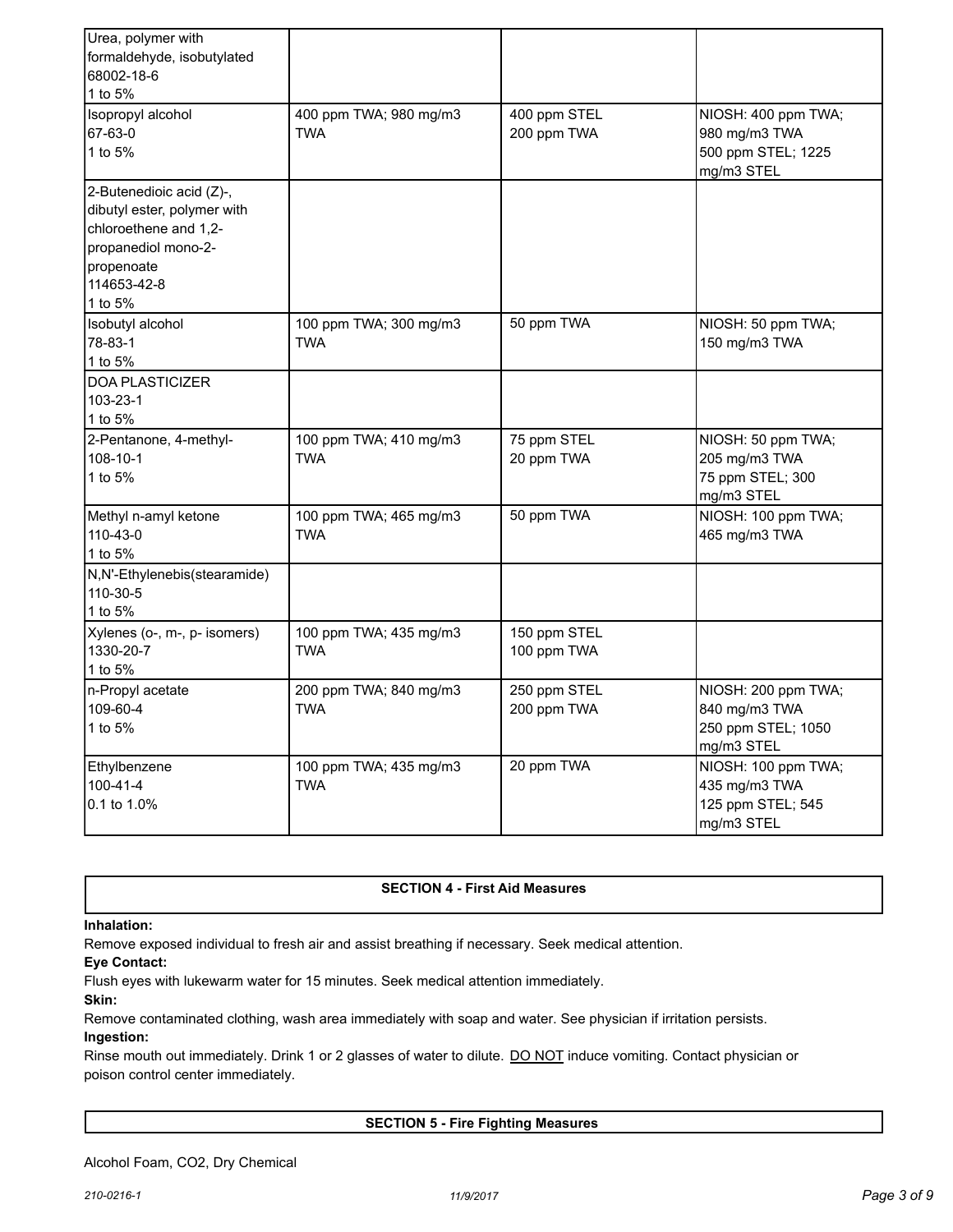Keep containers tightly closed. Isolate from heat, electrical equipment, sparks and open flame. Closed containers may explode when exposed to extreme heat. Do not apply to hot surfaces. Never use welding or cutting torch on or near container (even empty) because product (even residue) may ignite explosively. Liquid and vapor states of this substance are dangerous fire hazards and moderate explosion hazards when exposed to heat or flame. Oxidation may produce carbon and nitrogen oxides.

Clear fire area of unprotected personnel. Do not enter confined space without helmet, face shield, bunker coat, gloves, rubber boots and a positive pressure NIOSH-approved self-contained breathing apparatus. A water stream can scatter flames. A spray of water may be used to cool closed containers to prevent pressure buildup and possible auto ignition or explosion when exposed to extreme heat. If water is used, fog nozzles are preferable. Use the National Fire Protection Association Class B extinguisher.

# **SECTION 6 - Accidental Release Measures**

Stay upwind and away from spill or leak unless wearing appropriate protective equipment. Stop and/or contain discharge if it may be done safely. Keep all sources of ignition away. Ventilate area of spill. Use non-sparking tools for clean up. Cover with inert material to reduce fumes. Keep out of drains, sewer or waterways.

If large spill occurs, alert spill response teams. Contact fire authorities. Notify local health and pollution control agencies.

#### **SECTION 7- Handling and Storage**

#### **Handling:**

Bond and ground metal containers when transferring liquid. Avoid free fall of liquid in excess of a few inches. Personnel should avoid inhalation of vapors. Personal contact with the product should be avoided. Should contact be made, remove saturated clothing and flush affected skin areas with water. Containers of this material may be hazardous when emptied. Since emptied containers retain product residues (vapor, liquid, and/or solid), all hazard precautions given in this sheet must be observed.

# **Storage:**

Keep product containers cool, dry and away from sources of ignition. Use and store this product with adequate ventilation. DO NOT SMOKE in or near storage areas.

| <b>SECTION 8 - Exposure Controls/Personal Protection</b>       |                                      |                              |                                                                          |
|----------------------------------------------------------------|--------------------------------------|------------------------------|--------------------------------------------------------------------------|
| <b>Chemical Name / CAS No.</b>                                 | <b>OSHA Exposure Limits</b>          | <b>ACGIH Exposure Limits</b> | <b>Other Exposure Limits</b>                                             |
| n-Butyl acetate<br>123-86-4                                    | 150 ppm TWA; 710 mg/m3<br><b>TWA</b> | 200 ppm STEL<br>150 ppm TWA  | NIOSH: 150 ppm TWA;<br>710 mg/m3 TWA<br>200 ppm STEL; 950<br>mg/m3 STEL  |
| Acetone<br>67-64-1                                             | 1000 ppm TWA; 2400<br>mg/m3 TWA      | 500 ppm STEL<br>250 ppm TWA  | NIOSH: 250 ppm TWA;<br>590 mg/m3 TWA                                     |
| Ethyl alcohol<br>64-17-5                                       | 1000 ppm TWA; 1900<br>mg/m3 TWA      | 1000 ppm STEL                | NIOSH: 1000 ppm TWA;<br>1900 mg/m3 TWA                                   |
| Methyl propyl ketone<br>107-87-9                               | 200 ppm TWA; 700 mg/m3<br><b>TWA</b> | 150 ppm STEL                 | NIOSH: 150 ppm TWA;<br>530 mg/m3 TWA                                     |
| <b>Nitrocellulose</b><br>9004-70-0                             |                                      |                              |                                                                          |
| Urea, polymer with<br>formaldehyde, isobutylated<br>68002-18-6 |                                      |                              |                                                                          |
| Isopropyl alcohol<br>67-63-0                                   | 400 ppm TWA; 980 mg/m3<br><b>TWA</b> | 400 ppm STEL<br>200 ppm TWA  | NIOSH: 400 ppm TWA;<br>980 mg/m3 TWA<br>500 ppm STEL; 1225<br>mg/m3 STEL |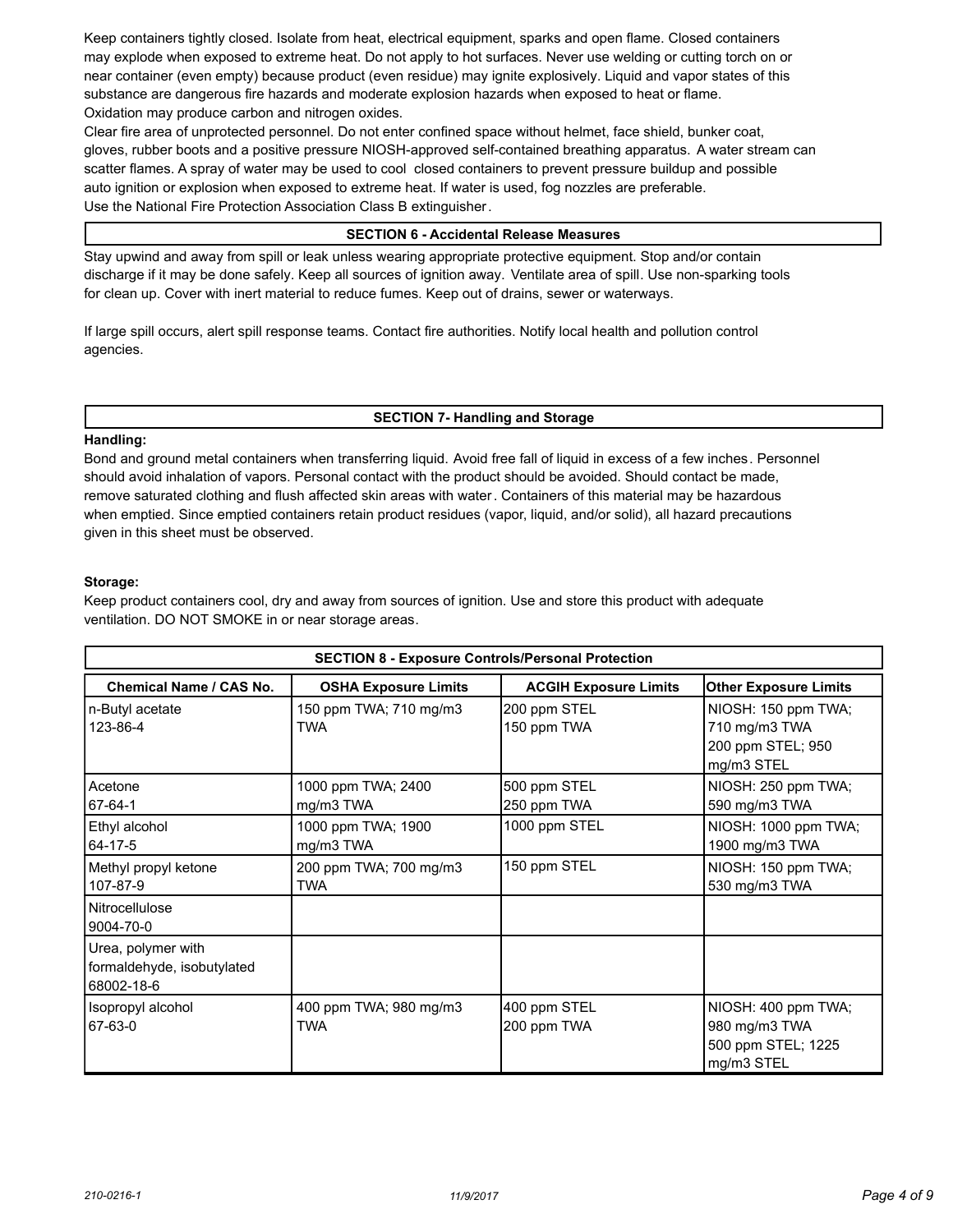| 2-Butenedioic acid (Z)-,<br>dibutyl ester, polymer with<br>chloroethene and 1,2-<br>propanediol mono-2-<br>propenoate<br>114653-42-8 |                                      |                             |                                                                          |
|--------------------------------------------------------------------------------------------------------------------------------------|--------------------------------------|-----------------------------|--------------------------------------------------------------------------|
| Isobutyl alcohol<br>78-83-1                                                                                                          | 100 ppm TWA; 300 mg/m3<br><b>TWA</b> | 50 ppm TWA                  | NIOSH: 50 ppm TWA;<br>150 mg/m3 TWA                                      |
| <b>DOA PLASTICIZER</b><br>103-23-1                                                                                                   |                                      |                             |                                                                          |
| 2-Pentanone, 4-methyl-<br>108-10-1                                                                                                   | 100 ppm TWA; 410 mg/m3<br><b>TWA</b> | 75 ppm STEL<br>20 ppm TWA   | NIOSH: 50 ppm TWA;<br>205 mg/m3 TWA<br>75 ppm STEL; 300<br>mg/m3 STEL    |
| Methyl n-amyl ketone<br>$110 - 43 - 0$                                                                                               | 100 ppm TWA; 465 mg/m3<br><b>TWA</b> | 50 ppm TWA                  | NIOSH: 100 ppm TWA;<br>465 mg/m3 TWA                                     |
| N,N'-Ethylenebis(stearamide)<br>110-30-5                                                                                             |                                      |                             |                                                                          |
| Xylenes (o-, m-, p- isomers)<br>1330-20-7                                                                                            | 100 ppm TWA; 435 mg/m3<br><b>TWA</b> | 150 ppm STEL<br>100 ppm TWA |                                                                          |
| n-Propyl acetate<br>109-60-4                                                                                                         | 200 ppm TWA; 840 mg/m3<br><b>TWA</b> | 250 ppm STEL<br>200 ppm TWA | NIOSH: 200 ppm TWA;<br>840 mg/m3 TWA<br>250 ppm STEL; 1050<br>mg/m3 STEL |
| Ethylbenzene<br>100-41-4                                                                                                             | 100 ppm TWA; 435 mg/m3<br><b>TWA</b> | 20 ppm TWA                  | NIOSH: 100 ppm TWA;<br>435 mg/m3 TWA<br>125 ppm STEL; 545<br>mg/m3 STEL  |

Use local exhaust as required to control vapor concentrations. Avoid prolonged or repeated breathing of vapors.

# **Respiratory Protection:**

If exposure exceeds TLV or PELs, use NIOSH approved respirator to prevent overexposure .

#### **Skin Protection:**

Required for prolonged or repeated contact. Wear resistant gloves such as natural rubber, neoprene, buna N or nitrile . An apron should be worn to avoid skin contact.

# **Eye Protection:**

Wear splash proof googles and face shield if there is a likelihood of contact with eyes .

# **Hygenic Practices**

Wash hands thoroughly before eating or using the restroom. Remove contaminated clothing immediately and do not wear again until it has been properly laundered.

| <b>SECTION 9 - Physical and Chemical Properties</b> |                                                      |  |
|-----------------------------------------------------|------------------------------------------------------|--|
| <b>Vapor Density Heavier Than Air</b>               | <b>Evaporation Rate Faster than Butyl</b><br>Acetate |  |
| Boiling range: $34 - 214^{\circ}$ C                 | <b>Melting point: N/A</b>                            |  |
| Freezing point: N/A                                 | Flash point: 32°F.0°C                                |  |
| Flammability: N/A                                   | <b>Explosive Limits: N/A</b>                         |  |
| Autoignition temperature: 170°C                     | Decomposition temperature: N/A                       |  |
| <b>Relative Density: N/A</b>                        | Vapor Pressure N/A                                   |  |
| <b>Odor threshold: N/A</b>                          | pH: N/A                                              |  |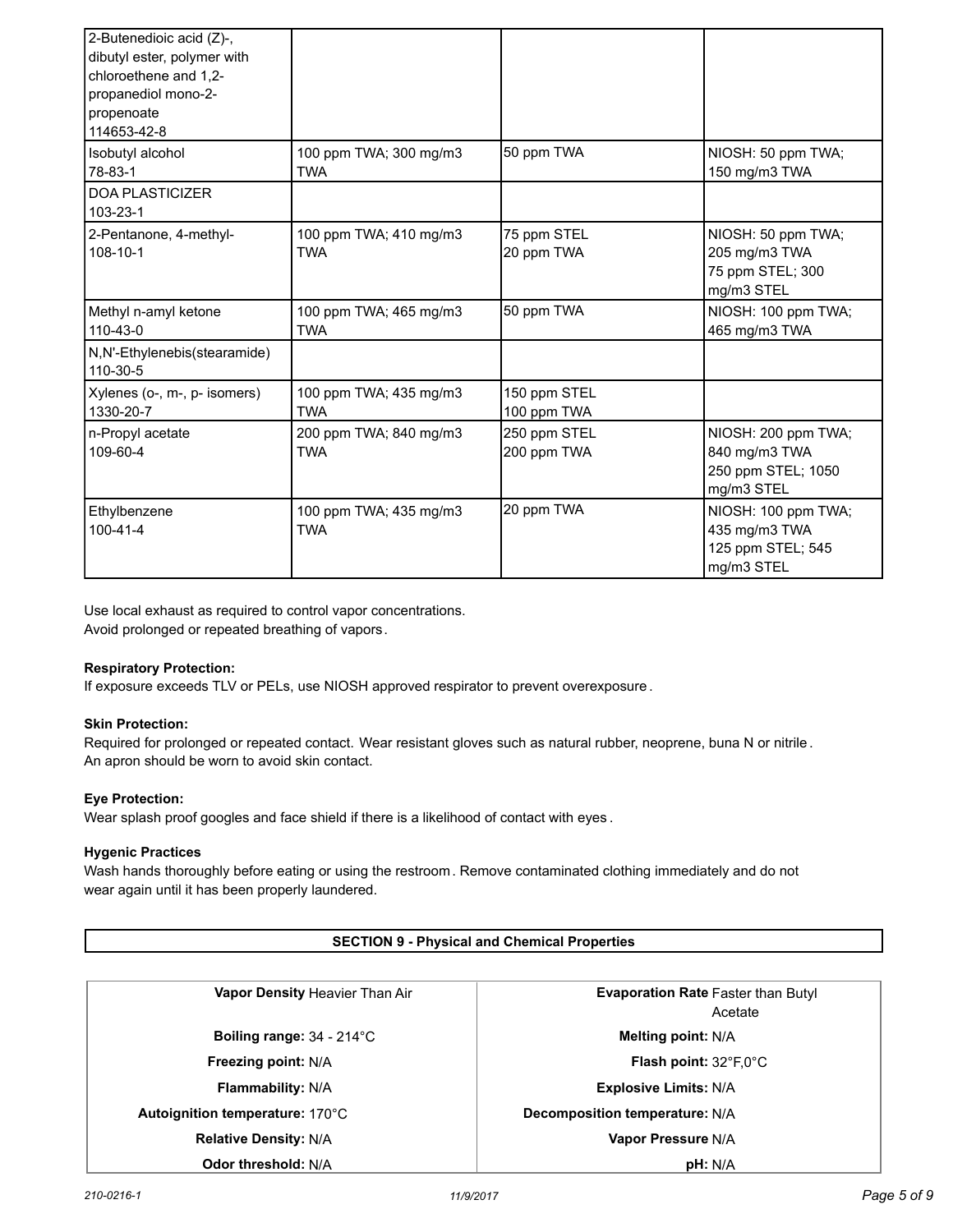**SPECIFIC GRAVITY** 0.8905 **Solubility:** N/A **Partition coefficient (n-** N/A **octanol/water): Grams VOC less water:** N/A **% VOLUME VOLATILE (VOC)** 65.1336 **% WT. VOLATILE (VOC)** 60.5190 **% Pig. by wt.** 1.6744 **Lbs VOC/Gallon Solids** 28.9960 **VOLATILE WT%** 77.8791 **Coating VOC (g/l)** 667.0899 **Material VOC (Lb/Gl)** 4.4875 **Coating VOC (Lb/Gl)** 5.5670

**Viscosity:** N/A **SOLIDS VOL%** 15.4764 **DENSITY (Lb/Gal)** 7.4151 **SPREAD @ 1 MIL** 248.2417 **HAPS (lbs/gl)** 0.2265 **Appearance** Colored Liquid **Odor** N/A **Physical State** Liquid **Material VOC (g/l)** 537.7414

#### **SECTION 10 - Stability and Reactivity**

**Stability:** Stable under normal conditions.

**Materials to Avoid:** Strong oxidizing agents, strong alkalines, strong mineral acids.

**Conditions to avoid:** high heat, sparks, flames, static discharge.

#### **Hazardous Decomposition:** Oxidation may produce carbon and nitrogen oxides.

Hazardous polymerization will not occur.

| <b>SECTION 11 - Toxicological Information</b> |                                                                                                                        |  |
|-----------------------------------------------|------------------------------------------------------------------------------------------------------------------------|--|
| <b>Mixture Toxicity</b>                       |                                                                                                                        |  |
|                                               | Oral Toxicity LD50: 4,762mg/kg<br>Dermal Toxicity LD50: 712mg/kg<br>Inhalation Toxicity LC50: 125mg/L                  |  |
| <b>Component Toxicity</b>                     |                                                                                                                        |  |
| 107-87-9                                      | Methyl propyl ketone<br>Oral LD50: 1,600 mg/kg (Rat) Inhalation LC50: 2,000 ppm (Rat)                                  |  |
| 67-63-0                                       | Isopropyl alcohol<br>Oral LD50: 1,870 mg/kg (Rat) Dermal LD50: 4,059 mg/kg (Rabbit)                                    |  |
| 78-83-1                                       | Isobutyl alcohol<br>Oral LD50: 2,460 mg/kg (Rat) Dermal LD50: 3,400 mg/kg (Rabbit)                                     |  |
| 108-10-1                                      | 2-Pentanone, 4-methyl-<br>Oral LD50: 2,080 mg/kg (Rat) Dermal LD50: 3,000 mg/kg (Rabbit) Inhalation LC50: 8 mg/L (Rat) |  |
| 110-43-0                                      | Methyl n-amyl ketone<br>Oral LD50: 1,600 mg/kg (Rat) Dermal LD50: 13 mL/kg (Rabbit)                                    |  |
| 100-41-4                                      | Ethylbenzene<br>Oral LD50: 3,500 mg/kg (Rat) Inhalation LC50: 17 mg/L (Rat)                                            |  |

**Primary Routes of Entry:** Inhalation, Skin Contact, Eyes, Ingestion

#### **Skin:**

Skin contact can cause redness, dryness or rash. Prolonged contact can cause irritation, dry skin, cracks, and dermititis.

#### **Ingestion:**

Can cause vomiting, nausea, diarrhea, and gastrointestinal irritation.

#### **Inhalation:**

Excessive inhalation of vapors can cause nasal and repiratory irritation, dizziness, weakness, fatigue, nausea, *210-0216-1 11/9/2017 Page 6 of 9*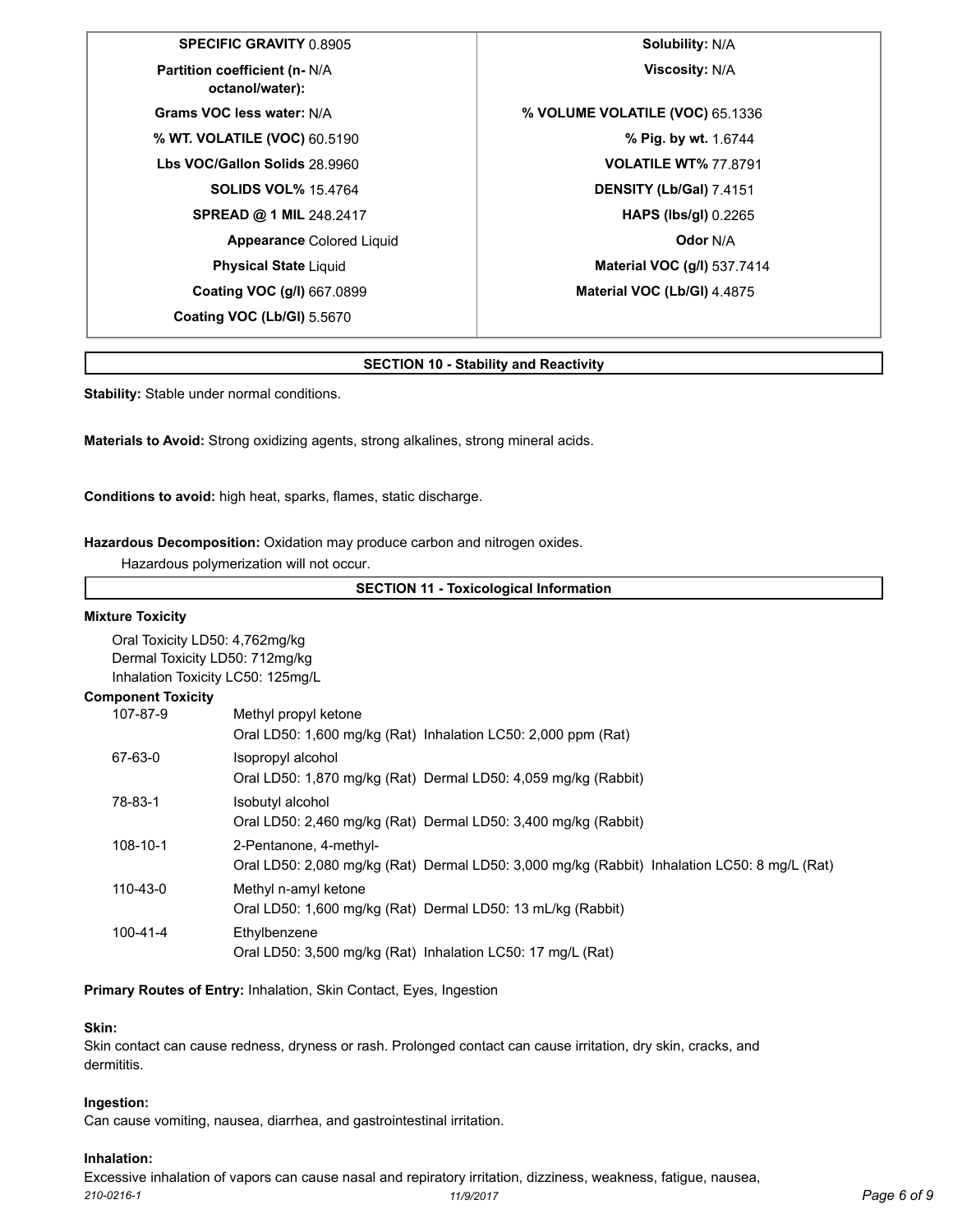headache possible unconsciousness and even asphyxiation. High vapor concentrations or porlonged breathing of lower concentrations may result in damage to the liver, kidneys, lungs and blood forming organs . Reports have associated repeated and prolonged occupational overexposure to solvents with permanent brain and nervous system damage.

# **Eyes:**

Can cause irritation, redness, tearing and blurred vision.

**Carcinogenicity:** The following chemicals comprise 0.1% or more of this mixture and are listed and/or classified as carcinogens or potential carcinogens by NTP, IARC, OSHA (mandatory listing), or ACGIH (optional listing).

| <b>CAS Number</b><br>$100 - 41 - 4$ | Description<br>Ethylbenzene | % Weight<br>0.1 to 1.0% | <b>Carcinogen Rating</b><br>Ethylbenzene: IARC: Possible<br>human carcinogen<br>OSHA: listed |
|-------------------------------------|-----------------------------|-------------------------|----------------------------------------------------------------------------------------------|
| 108-10-1                            | 2-Pentanone, 4-methyl-      | 1 to $5%$               | 2-Pentanone, 4-methyl-: IARC:<br>Possible human carcinogen<br>OSHA: listed                   |
| 64-17-5                             | Ethyl alcohol               | 10 to 20%               | Ethyl alcohol: IARC: Human<br>carcinogen<br>OSHA: listed                                     |

# **SECTION 12 - Ecological Information**

#### **Ecological Information:**

Uncontrolled release of the product may result in contamination of air, ground, waterways and/or sewers .

#### **Component Ecotoxicity**

| n-Butyl acetate        | 96 Hr LC50 Lepomis macrochirus: 100 mg/L [static]; 96 Hr LC50 Pimephales<br>promelas: 17 - 19 mg/L [flow-through]<br>72 Hr EC50 Desmodesmus subspicatus: 674.7 mg/L                                                                                                                                                                                                |
|------------------------|--------------------------------------------------------------------------------------------------------------------------------------------------------------------------------------------------------------------------------------------------------------------------------------------------------------------------------------------------------------------|
| Acetone                | 96 Hr LC50 Oncorhynchus mykiss: 4.74 - 6.33 mL/L; 96 Hr LC50 Pimephales<br>promelas: 6210 - 8120 mg/L [static]; 96 Hr LC50 Lepomis macrochirus: 8300<br>mg/L<br>48 Hr EC50 Daphnia magna: 10294 - 17704 mg/L [Static]; 48 Hr EC50 Daphnia<br>magna: 12600 - 12700 mg/L                                                                                             |
| Ethyl alcohol          | 96 Hr LC50 Oncorhynchus mykiss: 12.0 - 16.0 mL/L [static]; 96 Hr LC50<br>Pimephales promelas: >100 mg/L [static]; 96 Hr LC50 Pimephales promelas:<br>13400 - 15100 mg/L [flow-through]<br>48 Hr LC50 Daphnia magna: 9268 - 14221 mg/L; 48 Hr EC50 Daphnia magna: 2<br>mg/L [Static]                                                                                |
| Methyl propyl ketone   | 96 Hr LC50 Pimephales promelas: 1190 - 1290 mg/L [flow-through]                                                                                                                                                                                                                                                                                                    |
| Isopropyl alcohol      | 96 Hr LC50 Pimephales promelas: 9640 mg/L [flow-through]; 96 Hr LC50<br>Pimephales promelas: 11130 mg/L [static]; 96 Hr LC50 Lepomis macrochirus:<br>>1400000 µg/L<br>48 Hr EC50 Daphnia magna: 13299 mg/L<br>96 Hr EC50 Desmodesmus subspicatus: >1000 mg/L; 72 Hr EC50<br>Desmodesmus subspicatus: >1000 mg/L                                                    |
| Isobutyl alcohol       | 96 Hr LC50 Pimephales promelas: 1370 - 1670 mg/L [flow-through]; 96 Hr LC50<br>Pimephales promelas: 375 mg/L [static] (fry); 96 Hr LC50 Lepomis macrochirus:<br>1480 - 1730 mg/L [flow-through]; 96 Hr LC50 Oncorhynchus mykiss: 1120 - 1520<br>mg/L [flow-through]<br>48 Hr EC50 Daphnia magna: 1300 mg/L; 48 Hr EC50 Daphnia magna: 1070 -<br>1933 mg/L [Static] |
| <b>DOA PLASTICIZER</b> | 96 Hr LC50 Lepomis macrochirus: 0.48 - 0.85 mg/L [static]; 96 Hr LC50<br>Oncorhynchus mykiss: 0.48 - 0.85 mg/L [static]; 96 Hr LC50 Pimephales<br>promelas: 0.48 - 0.85 mg/L [static]<br>48 Hr EC50 Daphnia magna: >1.6 mg/L<br>72 Hr EC50 Desmodesmus subspicatus: >500 mg/L                                                                                      |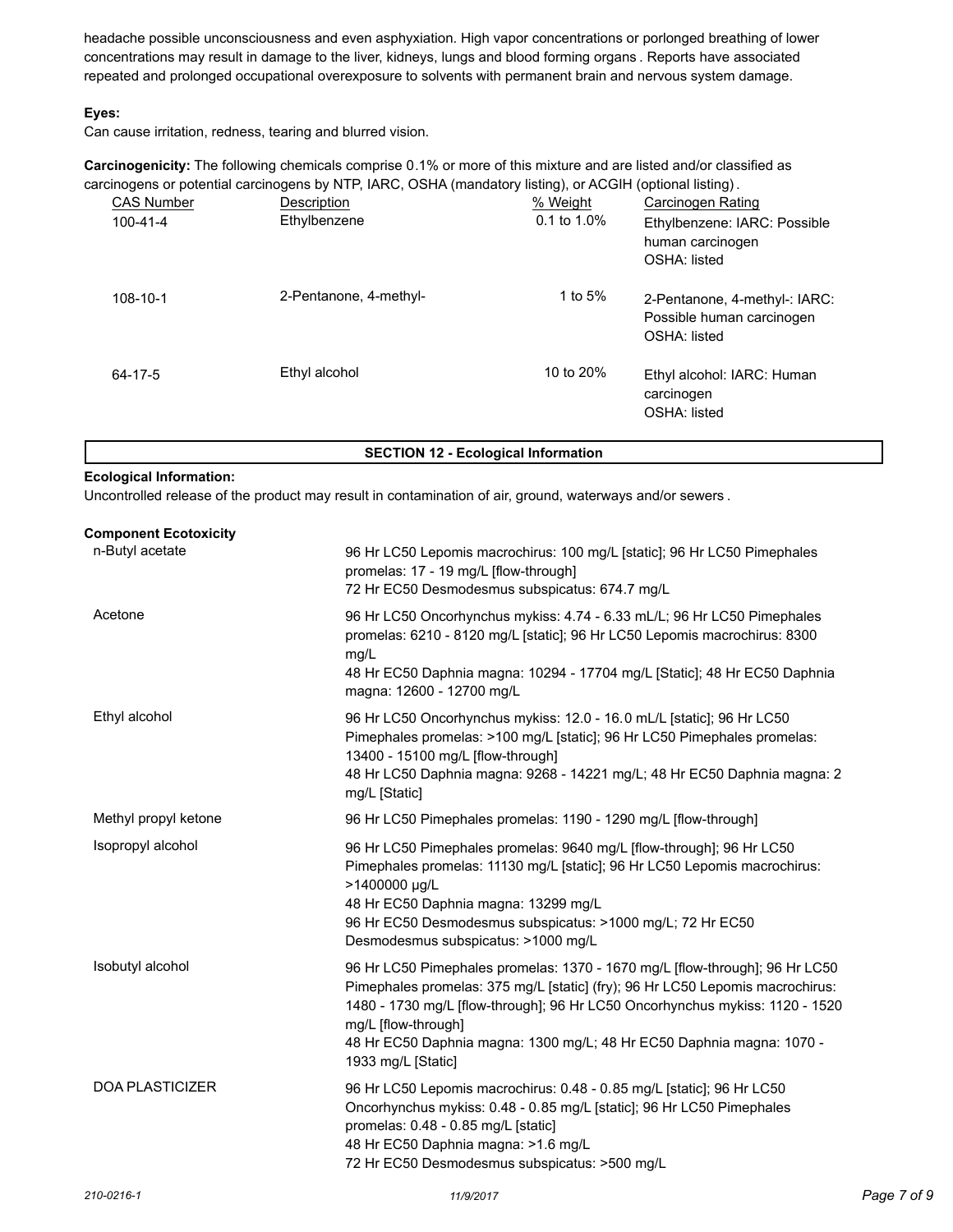| 2-Pentanone, 4-methyl-                      | 96 Hr LC50 Pimephales promelas: 496 - 514 mg/L [flow-through]<br>48 Hr EC50 Daphnia magna: 170 mg/L<br>96 Hr EC50 Pseudokirchneriella subcapitata: 400 mg/L                                                                                                                                                                                                                                                                                                                                                                                                                                                                                                                |  |  |  |
|---------------------------------------------|----------------------------------------------------------------------------------------------------------------------------------------------------------------------------------------------------------------------------------------------------------------------------------------------------------------------------------------------------------------------------------------------------------------------------------------------------------------------------------------------------------------------------------------------------------------------------------------------------------------------------------------------------------------------------|--|--|--|
| Methyl n-amyl ketone                        | 96 Hr LC50 Pimephales promelas: 126 - 137 mg/L [flow-through]                                                                                                                                                                                                                                                                                                                                                                                                                                                                                                                                                                                                              |  |  |  |
| Xylenes (o-, m-, p- isomers)                | 96 Hr LC50 Pimephales promelas: 13.4 mg/L [flow-through]; 96 Hr LC50<br>Oncorhynchus mykiss: 2.661 - 4.093 mg/L [static]; 96 Hr LC50 Oncorhynchus<br>mykiss: 13.5 - 17.3 mg/L; 96 Hr LC50 Lepomis macrochirus: 13.1 - 16.5 mg/L<br>[flow-through]; 96 Hr LC50 Lepomis macrochirus: 19 mg/L; 96 Hr LC50 Lepomis<br>macrochirus: 7.711 - 9.591 mg/L [static]; 96 Hr LC50 Pimephales promelas:<br>23.53 - 29.97 mg/L [static]; 96 Hr LC50 Cyprinus carpio: 780 mg/L [semi-static];<br>96 Hr LC50 Cyprinus carpio: >780 mg/L; 96 Hr LC50 Poecilia reticulata: 30.26 -<br>40.75 mg/L [static]<br>48 Hr EC50 water flea: 3.82 mg/L; 48 Hr LC50 Gammarus lacustris: 0.6 mg/L      |  |  |  |
| n-Propyl acetate                            | 96 Hr LC50 Pimephales promelas: 56 - 64 mg/L [flow-through]; 96 Hr LC50<br>Pimephales promelas: 56 - 64 mg/L [static]                                                                                                                                                                                                                                                                                                                                                                                                                                                                                                                                                      |  |  |  |
| Ethylbenzene                                | 96 Hr LC50 Oncorhynchus mykiss: 11.0 - 18.0 mg/L [static]; 96 Hr LC50<br>Oncorhynchus mykiss: 4.2 mg/L [semi-static]; 96 Hr LC50 Pimephales<br>promelas: 7.55 - 11 mg/L [flow-through]; 96 Hr LC50 Lepomis macrochirus: 32<br>mg/L [static]; 96 Hr LC50 Pimephales promelas: 9.1 - 15.6 mg/L [static]; 96 Hr<br>LC50 Poecilia reticulata: 9.6 mg/L [static]<br>48 Hr EC50 Daphnia magna: 1.8 - 2.4 mg/L<br>72 Hr EC50 Pseudokirchneriella subcapitata: 4.6 mg/L; 96 Hr EC50<br>Pseudokirchneriella subcapitata: >438 mg/L; 72 Hr EC50 Pseudokirchneriella<br>subcapitata: 2.6 - 11.3 mg/L [static]; 96 Hr EC50 Pseudokirchneriella<br>subcapitata: 1.7 - 7.6 mg/L [static] |  |  |  |
| <b>SECTION 13 - Disposal Considerations</b> |                                                                                                                                                                                                                                                                                                                                                                                                                                                                                                                                                                                                                                                                            |  |  |  |

Do not flush to sewer, watershed or waterway. Dispose of product in accordance with applicable local, county, state and federal regulations. See Section 8 for information on exposure control and necessary personal protective equipment.

| <b>SECTION 14 - Transportation Information</b>                               |                                             |  |                                            |                      |                     |  |  |
|------------------------------------------------------------------------------|---------------------------------------------|--|--------------------------------------------|----------------------|---------------------|--|--|
| Ship according to the Department of Transportation (DOT) 49 CFR regulations. |                                             |  |                                            |                      |                     |  |  |
| Agency<br><b>DOT</b>                                                         | <b>Proper Shipping Name</b><br><b>PAINT</b> |  | <b>UN Number</b><br>UN1263                 | <b>Packing Group</b> | <b>Hazard Class</b> |  |  |
|                                                                              | <b>Freight Class: 55</b>                    |  | <b>SECTION 15 - Regulatory Information</b> |                      |                     |  |  |

# **California Proposition 65 (Safe Drinking Water and Toxic Enforcement Act of 1986)**:

This product contains the follosing listed substances known to the State of California to cause cancer, birth defects or other reproductive harm, at levels which would require a warning under the statute.

100-41-4 Ethylbenzene

108-10-1 2-Pentanone, 4-methyl-

64-17-5 Ethyl alcohol

**The following ingredients are listed in the TSCA Section 8(b) Inventory (Hydrated forms of chemical substances are exempt from the inventory as mixtures; the anhydrous chemical substances, however, are reportable for the Inventory):**

100-41-4 Ethylbenzene 109-60-4 n-Propyl acetate 1330-20-7 Xylenes (o-, m-, p- isomers) 110-30-5 N,N'-Ethylenebis(stearamide) 110-43-0 Methyl n-amyl ketone 108-10-1 2-Pentanone, 4-methyl-103-23-1 DOA PLASTICIZER 78-83-1 Isobutyl alcohol 67-63-0 Isopropyl alcohol